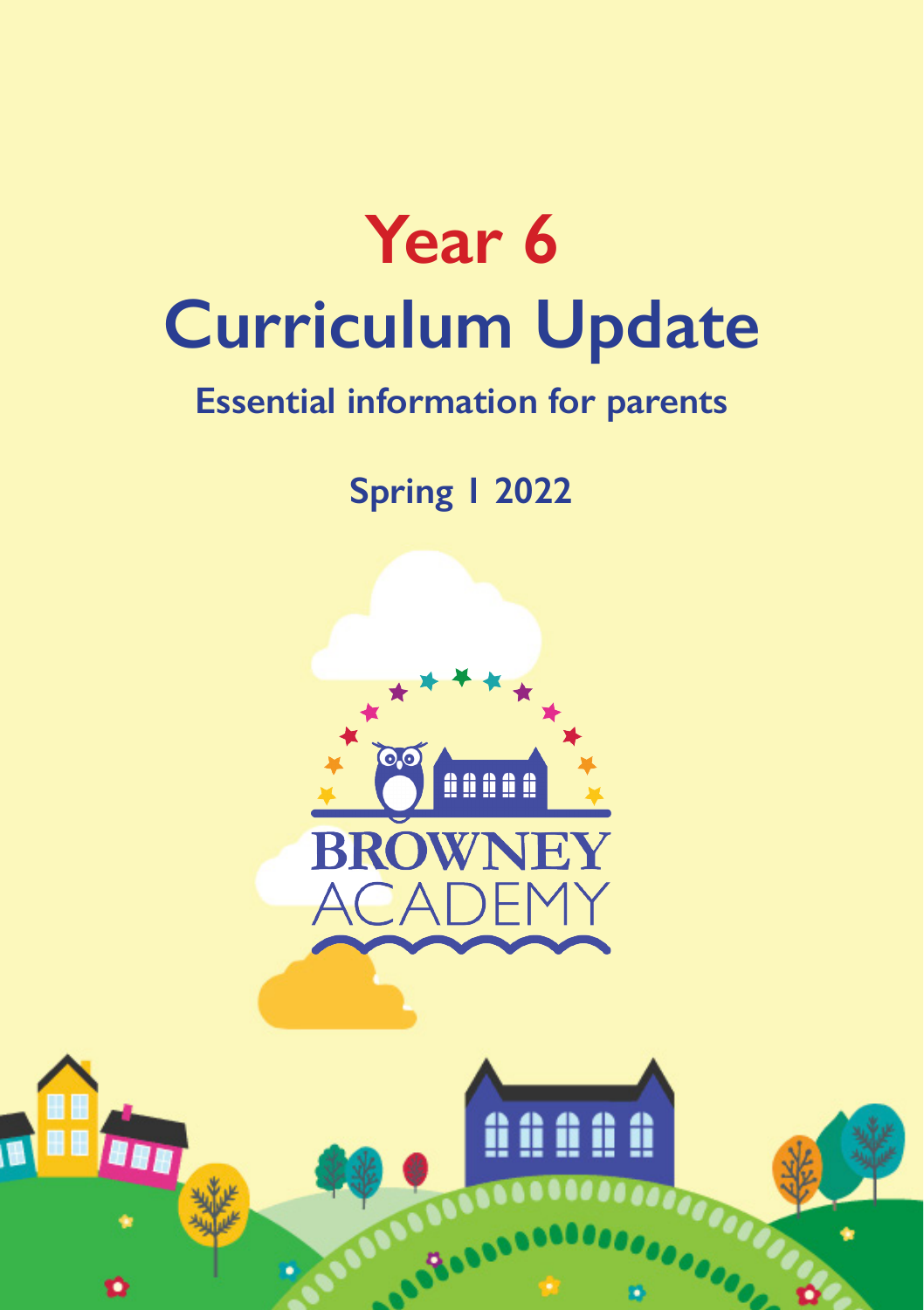### **Writing**

We will continue to undertake independent writing projects from our novel 'The Wolf Wilder''. Within this project, we will be further developing our narrative skills, but also taking opportunities to write more formally and persuasively- formats which allow the most gifted writers to showcase their abilities. Therefore, we will be:

- Drafting and writing by selecting appropriate grammar and vocabulary.
- Understanding how such choices can change and enhance meaning.
- Proof reading for spelling and punctuation errors.
- Organising and ordering contributions logically so that others can understand their points easily.
	- Presenting ideas learning giving an introduction and conclusion when appropriate.

### Frozen Kingdoms

Welcome to the planet's coldest lands, which are incredibly beautiful, yet often deadly.

This half term, we'll start by making and observing icebergs. We'll then find out more about them using nonfiction books. We'll learn technical vocabulary so we can write reports in the role of engineers. Using globes and maps, we'll identifythe polar regions, comparing the Arctic and Antarctic. We'll also think about how we can protect the polar environment.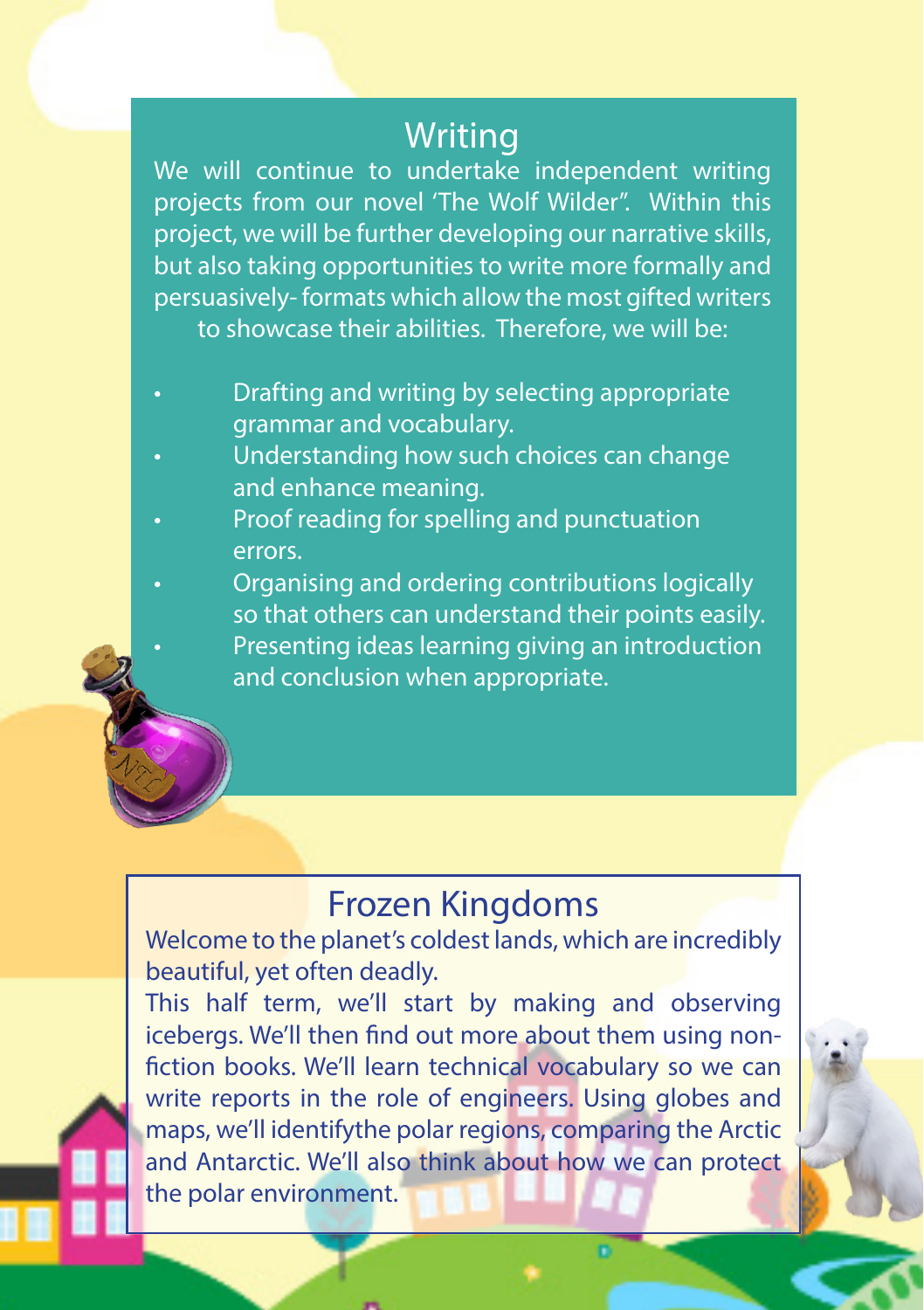

# **Maths**

This half term, we will be:

- Focusing on problem solving and the reasoning paper.
- Recieving regular reasoning homework to further refine our judgements on what mathematical operations to use in a variety of contexts.

Please be aware that regular papers and revision guides will be sent home.

Remind children that I am not seeking perfection: any mistakes are to be used as learning opportunities within school and we all learn through our own mistakes!

#### P.E.

We are lucky to be working with professional sports coaches in P.E., and will be focussing on gymnastics this half term.

It is essential that your child has the correct kit in school each week otherwise they will miss out on this vital part of their curriculum.

 A note will be sent home if your child does not have the correct PE kit. For health and safety reasons children will not be able to participate in PE lessons if they do not have their full PE kit.

# **Mathletics**

In the lead up to Easter, Mathletics should be used on a daily basis. This platform can be accessed from any web browser, including phones and tablet devices. A weekly Mathletics leaderboard will be presented in class, with awards given to children who spend the most time on the site.

**SACTOR**